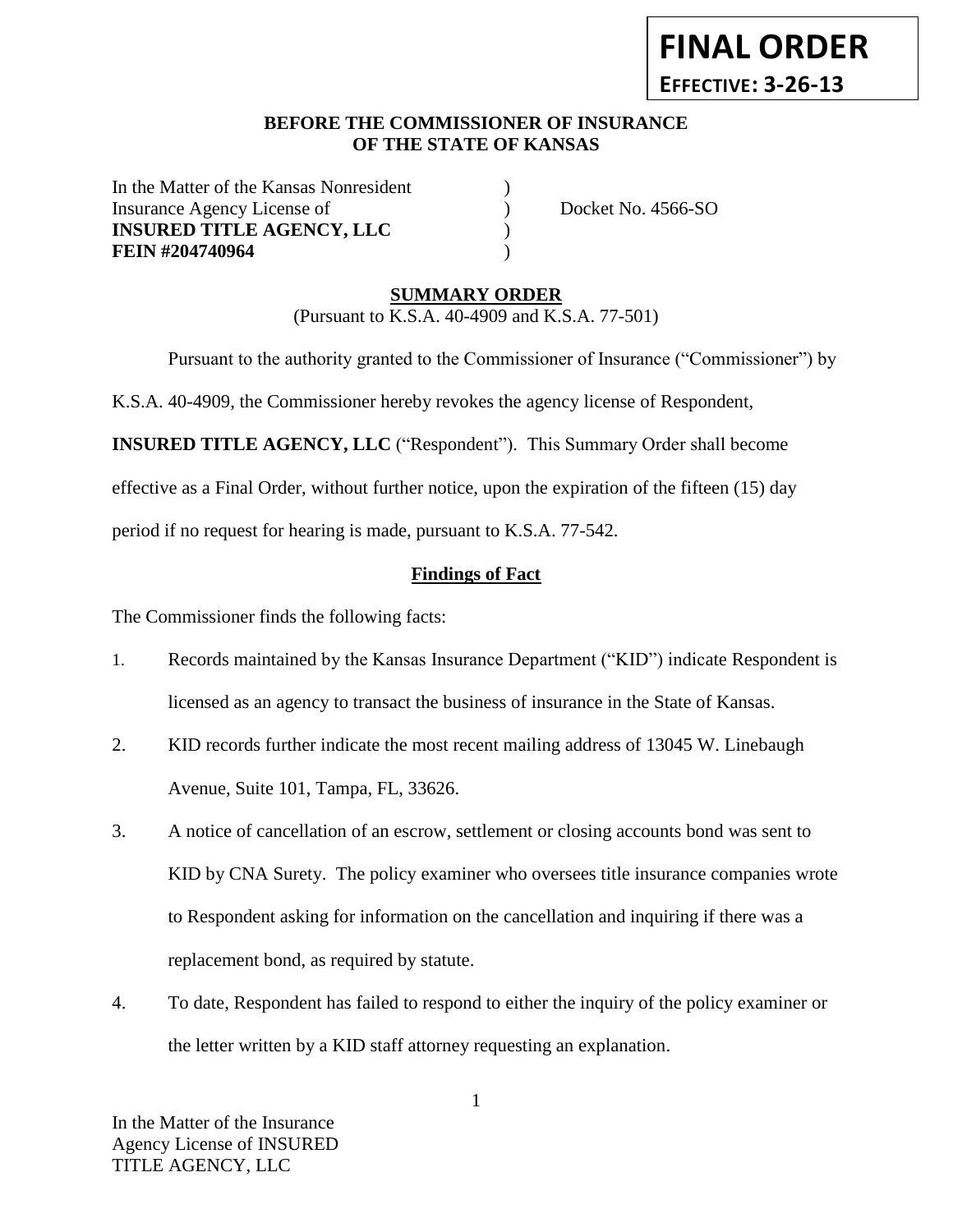## **Applicable Law**

- 5. K.S.A. 40-2,125(b) requires a person to respond to any proper inquiry of the commissioner.
- 6. K.S.A. 40-1139 requires title insurance agencies who handle escrow, settlement or closing accounts money to file a surety bond or irrevocable letter of credit with the Commissioner of the Kansas Insurance Department.
- 7. K.S.A. 40-4909 states, in pertinent part:
	- (a) The commissioner may deny, suspend, revoke, or refuse renewal of any license issued under this act if the commissioner finds that the applicant or license holder has:

(8) Used any fraudulent, coercive, or dishonest practice, or demonstrated any incompetence, untrustworthiness or financial irresponsibility in the conduct of business in this state or elsewhere.

- (b) In addition, the commissioner may suspend, revoke or refuse renewal of any license issued under this act if the commissioner finds that the interests of the insurer or the insurable interests of the public are not properly served under such license.
- 8. K.S.A. 40-4909(a)(2)(A) permits the revocation of a license if the producer violates

"[A]ny provision of chapter 40 of the Kansas Statutes Annotated, and amendments

thereto, or any rule and regulation promulgated thereunder."

#### **Conclusions of Law**

- 9. The Commissioner has jurisdiction over Respondent Insured Title Agency, LLC as well as the subject matter of this proceeding, and such proceeding is held in the public interest.
- 10. The Commissioner finds, pursuant to K.S.A. 40-4909(b), that the insurable interests of the public are not properly served under Respondent's license.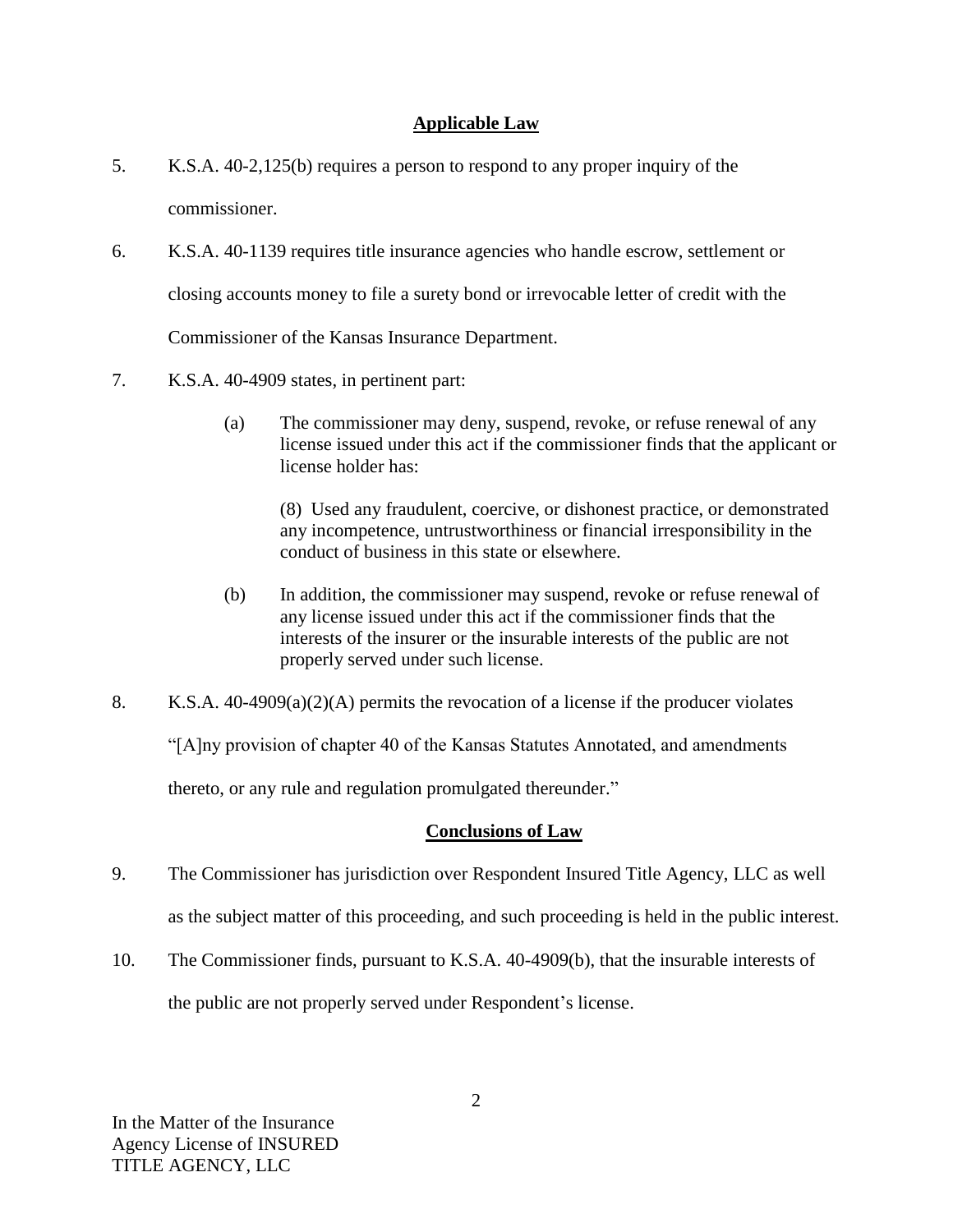11. Accordingly, the Commissioner concludes sufficient grounds exist for the revocation of the insurance agency's license of Insured Title Agency, LLC pursuant to K.S.A. 40- 4909(a) and (b).

### **IT IS THEREFORE ORDERED BY THE COMMISSIONER OF INSURANCE THAT:**

1. The Kansas Insurance Agencies License of **INSURED TITLE AGENCY, LLC**  is hereby **REVOKED** effective the effective date of this Order.

## 2. **IT IS FURTHER ORDERED** that **INSURED TITLE AGENCY, LLC** shall

**CEASE** and **DESIST** from the sale, solicitation or negotiation of insurance and/or receiving compensation deriving from the sale, solicitation or negotiation of insurance conducted after the effective date of this Order.

## **NOTICE AND OPPORTUNITY FOR HEARING**

**INSURED TITLE AGENCY, LLC**, within fifteen (15) days of service of this Summary Order, may file with the Kansas Insurance Department a written request for hearing on this Summary Order, as provided by K.S.A. 77-542. In the event a hearing is requested, such request should be directed to:

> John Wine, General Counsel Kansas Insurance Department 420 S.W.  $9<sup>th</sup>$  Street Topeka, Kansas 66612

Any costs incurred as a result of conducting any administrative hearing shall be assessed against the agent/agency who is the subject of the hearing as provided by K.S.A. 40-4909(f). Costs shall include witness fees, mileage allowances, any costs associated with reproduction of documents which become part of the hearing record, and the expense of making a record of the hearing.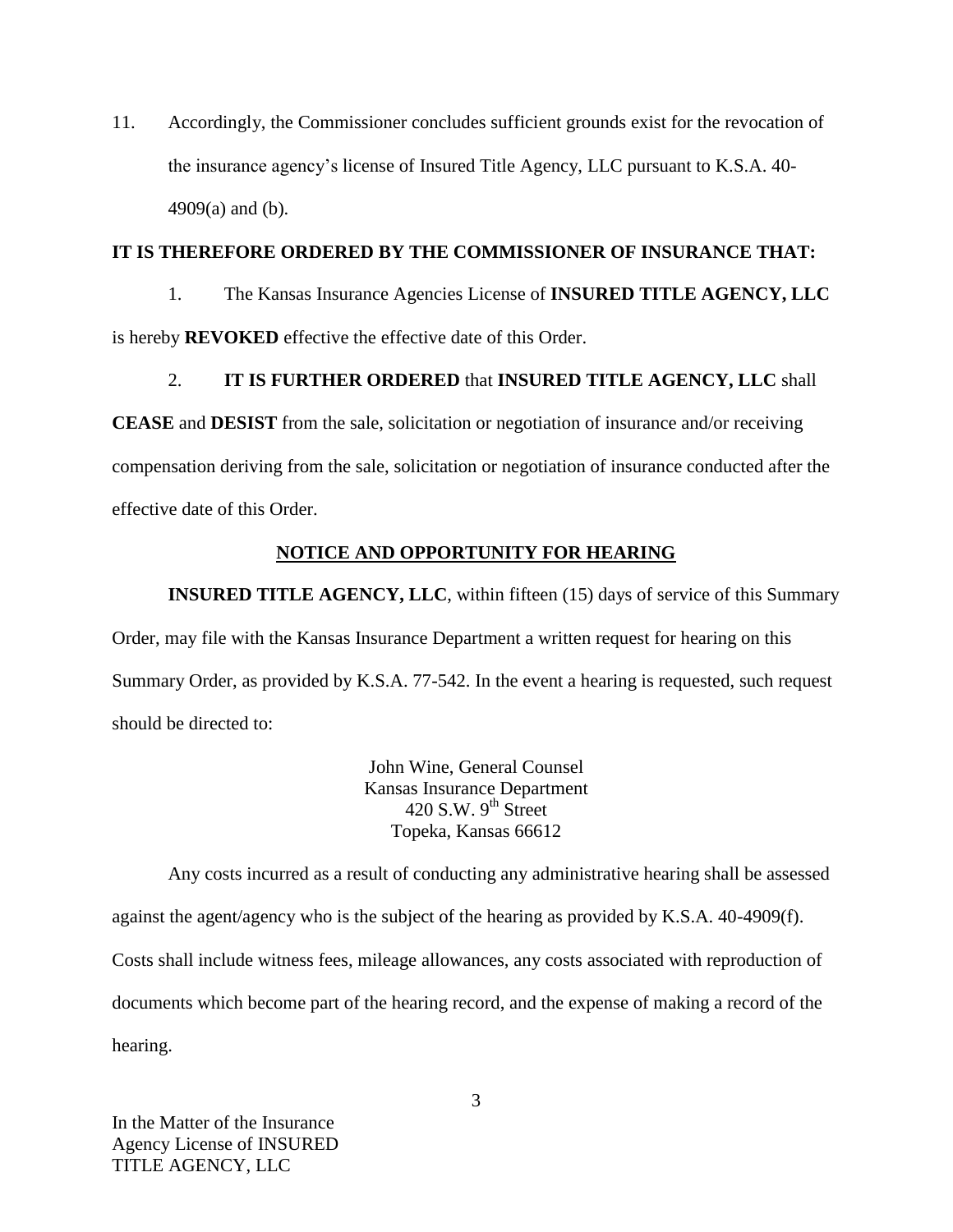If a hearing is not requested, this Summary Order shall become effective as a Final Order,

without further notice, upon the expiration of the fifteen (15) day period for requesting a hearing.

The Final Order will constitute final agency action in the matter.

In the event the Respondent files a petition for judicial review, the agency officer

designated pursuant to K.S.A. 77-613(e) to receive service of a petition for judicial review on

behalf of the Kansas Insurance Department is:

John Wine, General Counsel Kansas Insurance Department 420 S.W.  $9^{th}$  St. Topeka, Kansas 66612

## **IT IS SO ORDERED THIS \_\_8th\_\_ DAY OF \_\_\_March\_\_\_, 2013, IN THE CITY OF TOPEKA, COUNTY OF SHAWNEE, STATE OF KANSAS.**



| $\angle$ s/ Sandy Praeger |  |
|---------------------------|--|
| <b>Sandy Praeger</b>      |  |
| Commissioner of Insurance |  |

BY:

 $/s/$  John Wine John Wine General Counsel

In the Matter of the Insurance Agency License of INSURED TITLE AGENCY, LLC